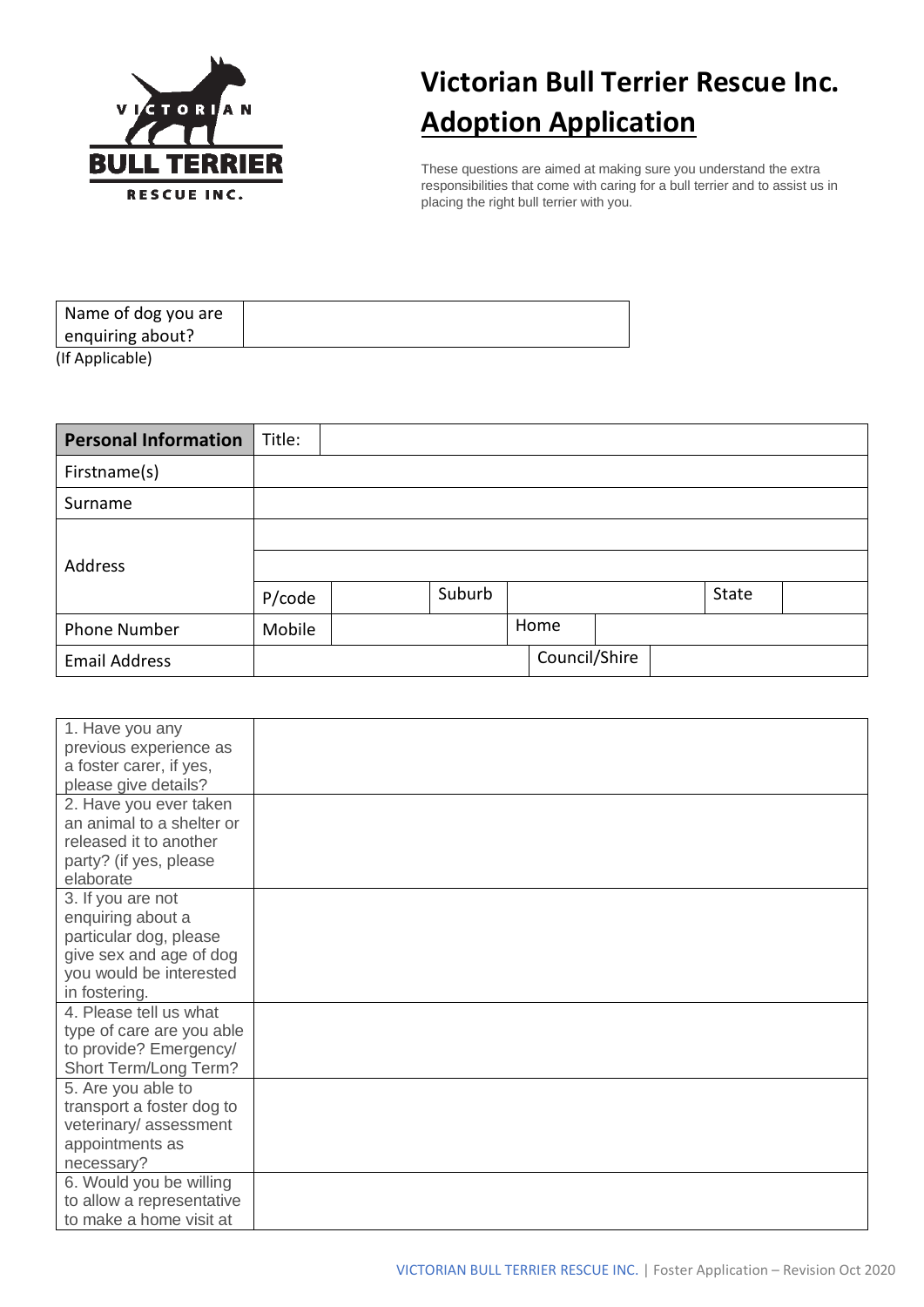| a mutually agreed time?<br>Please note: A property<br>inspection is required<br>prior to fostering, to<br>ensure the safety of the<br>foster dog |  |
|--------------------------------------------------------------------------------------------------------------------------------------------------|--|
| 7. Do you own your<br>home? If you are<br>renting, please provide<br>us with your landlord's<br>written verification                             |  |

| <b>Emergency Contact</b> | Title: |  |               |  |
|--------------------------|--------|--|---------------|--|
| Firstname(s)             |        |  |               |  |
| Surname                  |        |  |               |  |
| <b>Phone Number</b>      | Mobile |  | Home          |  |
| <b>Email Address</b>     |        |  | Council/Shire |  |

| Do you currently have a vet? If so, please provide us their name and phone number so<br>we can contact them for a reference, together with one personal referee. If you do not | Yes       |
|--------------------------------------------------------------------------------------------------------------------------------------------------------------------------------|-----------|
| have a vet please provide two personal references. We reserve the right to contact these<br>referees should the application proceed                                            | <b>No</b> |

| Vet Details          | Name |  |
|----------------------|------|--|
| Phone Number         |      |  |
| <b>Email Address</b> |      |  |

| Referee 1            | Name |  |
|----------------------|------|--|
| Phone Number         |      |  |
| <b>Email Address</b> |      |  |

| <b>Referee 2</b>     | Name |  |
|----------------------|------|--|
| <b>Phone Number</b>  |      |  |
| <b>Email Address</b> |      |  |

| Is there anything else      |  |
|-----------------------------|--|
| you would like to tell us   |  |
| about you, your family or   |  |
| your interest in fostering  |  |
| a bull terrier? The more    |  |
| information you provide,    |  |
| the better we will be able  |  |
| to determine suitability of |  |
| a particular dog.           |  |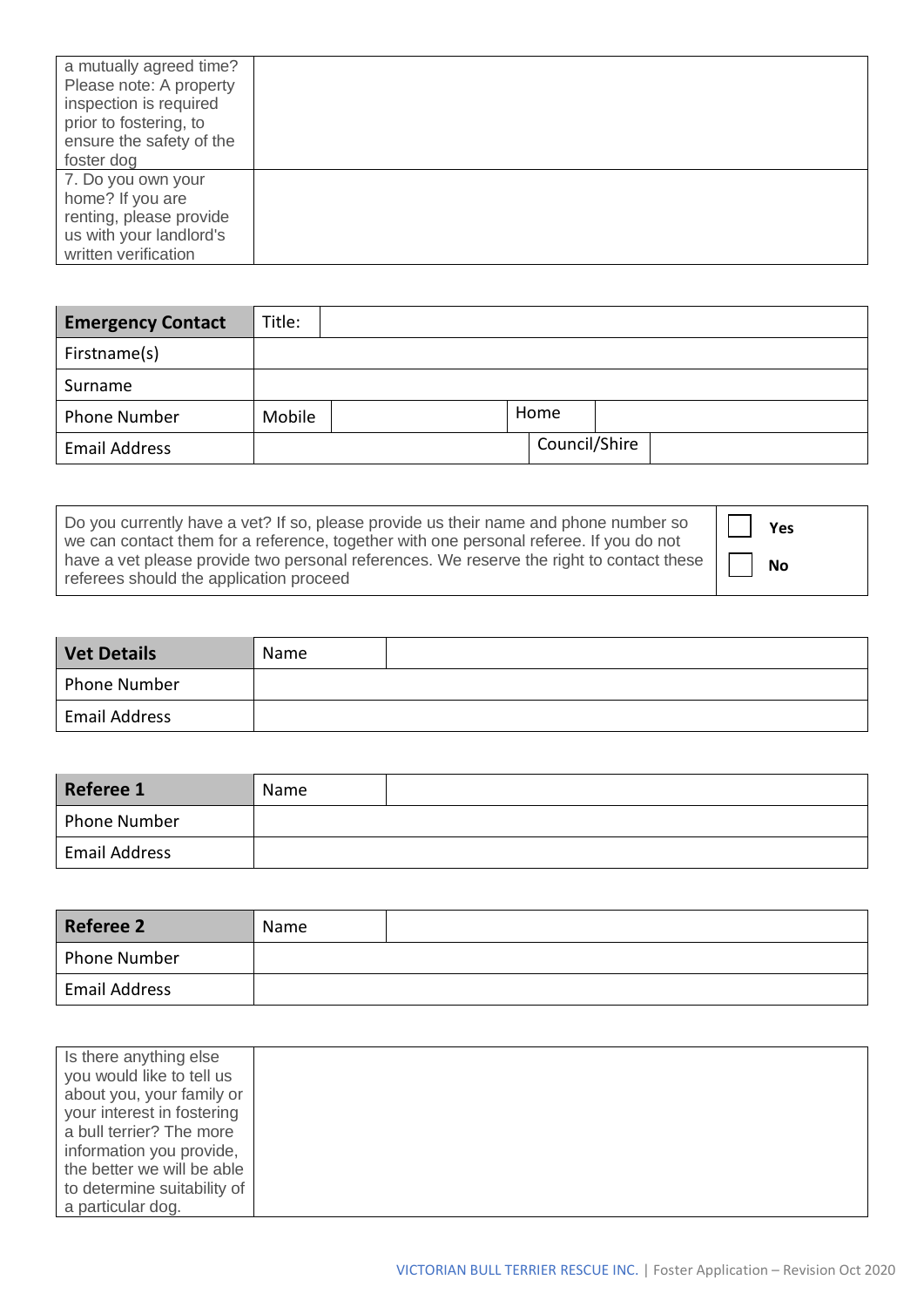| <b>Your Home</b>                                                                                                                                                                                                                                                                                                                                                                                                                                                                                                                                                                      |                                     |
|---------------------------------------------------------------------------------------------------------------------------------------------------------------------------------------------------------------------------------------------------------------------------------------------------------------------------------------------------------------------------------------------------------------------------------------------------------------------------------------------------------------------------------------------------------------------------------------|-------------------------------------|
| Number of people living at<br>premises?                                                                                                                                                                                                                                                                                                                                                                                                                                                                                                                                               |                                     |
| Ages if under 25?                                                                                                                                                                                                                                                                                                                                                                                                                                                                                                                                                                     |                                     |
| Will the foster dog have<br>regular contact with<br>children 5 years or under<br>(own children,<br>grandchildren, visiting<br>children) or elderly<br>people?                                                                                                                                                                                                                                                                                                                                                                                                                         |                                     |
| Do you currently have any<br>pets? Please give breed,<br>size, sex and age.                                                                                                                                                                                                                                                                                                                                                                                                                                                                                                           |                                     |
| If you have dog(s) are<br>they:                                                                                                                                                                                                                                                                                                                                                                                                                                                                                                                                                       | Desexed?<br>Insured?                |
| By ticking the box(es) you are                                                                                                                                                                                                                                                                                                                                                                                                                                                                                                                                                        | Microchipped?<br><b>Vaccinated?</b> |
| saying yes to the question                                                                                                                                                                                                                                                                                                                                                                                                                                                                                                                                                            | <b>Registered?</b>                  |
| Where do your current<br>pets sleep? Where will the<br>foster dog sleep? Please<br>be specific e.g. kennel,<br>veranda, laundry. If inside,<br>which room?<br>Which areas of the house<br>will the foster dog have<br>access to, e.g. backyard<br>and laundry/ kitchen/non-<br>carpeted/other areas? Do<br>you have a doggie door?<br>Are there any areas which<br>are off limits?<br>Is your yard securely<br>fenced? Describe type of<br>fencing (wooden,<br>colourbond, wire etc) and<br>height at the lowest point.<br>If you have a swimming<br>pool is it separately<br>fenced? |                                     |
| If no-one is at home,<br>where will the foster dog<br>stay? Inside or Outside? If<br>the dog is outside, what<br>type of shelter will the dog<br>have?                                                                                                                                                                                                                                                                                                                                                                                                                                |                                     |
| How many hours will the<br>foster dog be without<br>human company for each<br>day?<br>How many dogs are you                                                                                                                                                                                                                                                                                                                                                                                                                                                                           |                                     |
| allowed by your Council?                                                                                                                                                                                                                                                                                                                                                                                                                                                                                                                                                              |                                     |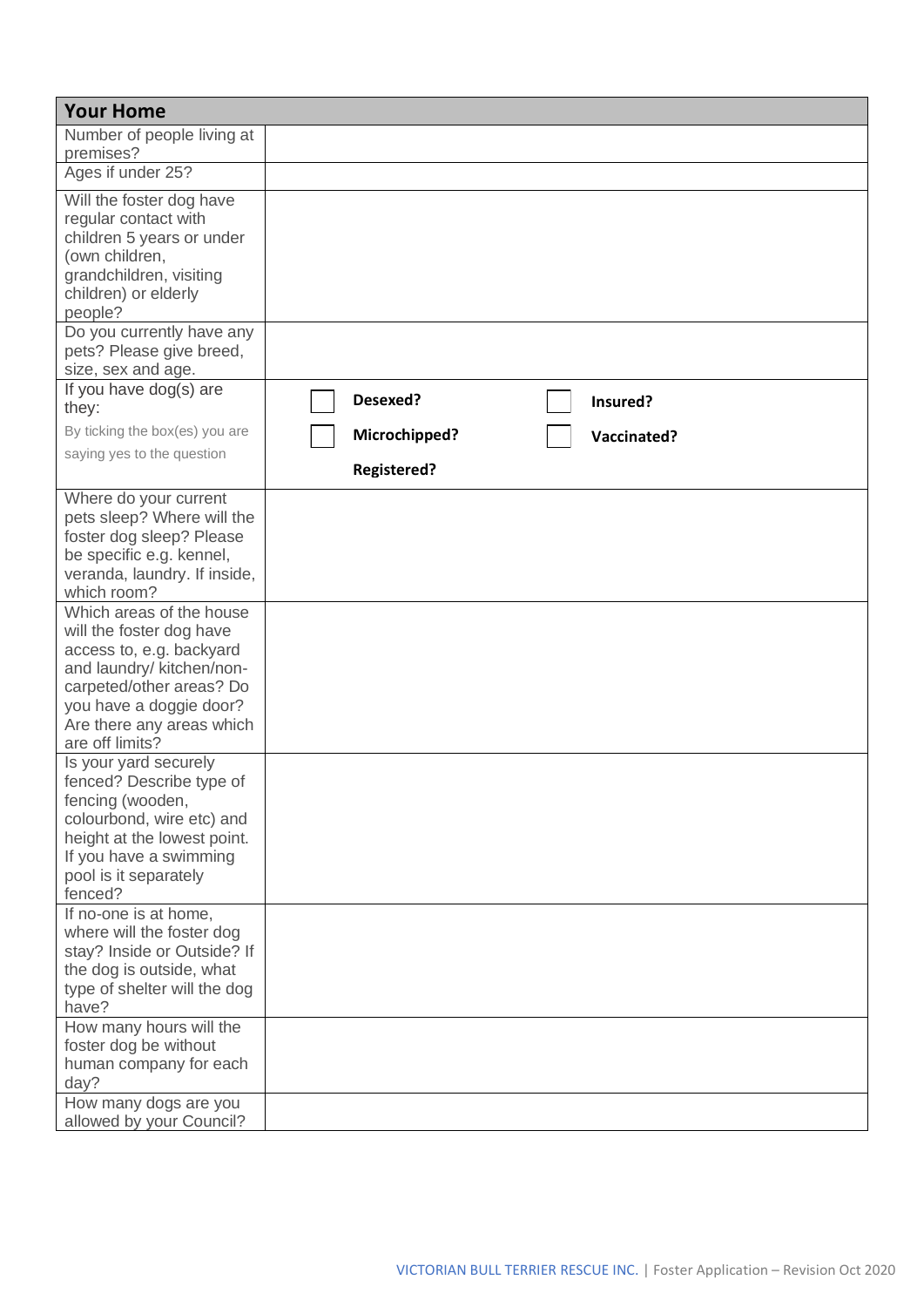| <b>Breed Knowledge and Experience</b> |  |
|---------------------------------------|--|
| How will the foster dog be            |  |
| introduced to your human              |  |
| family members? What                  |  |
| specific steps will you take          |  |
| to integrate them?                    |  |
| How will the foster dog be            |  |
| introduced to your existing           |  |
| pets? What specific steps             |  |
| will you take to integrate            |  |
| them?                                 |  |
| Please tell us what breeds            |  |
| of dogs have you                      |  |
| previously owned and                  |  |
| have you ever owned a                 |  |
| bull terrier?                         |  |
| Please tell us what                   |  |
| research have you                     |  |
| undertaken to find out                |  |
| more about the bull terrier           |  |
| breed?                                |  |
| How often can you walk                |  |
| the foster dog? (please               |  |
| note, at no stage are                 |  |
| VBTR foster dogs to be                |  |
| off lead in any type of               |  |
| situation out of the yard.)           |  |
| There is usually an                   |  |
| adjustment period, until a            |  |
| new dog settles in, how               |  |
| do you plan to make your              |  |
| foster dog feel at ease               |  |
| and how will you cope                 |  |
| with the possible                     |  |
| complications that may                |  |
| arise?                                |  |
| Under what circumstance               |  |
| would you give up                     |  |
| fostering, e.g. family                |  |
| illness, barking, digging,            |  |
| shedding, allergic to foster          |  |
| dog, destructive chewing,             |  |
| biting, growling, moving              |  |
| house, reactivity on lead,            |  |
| lack of housetraining, cost           |  |
| of food/care?                         |  |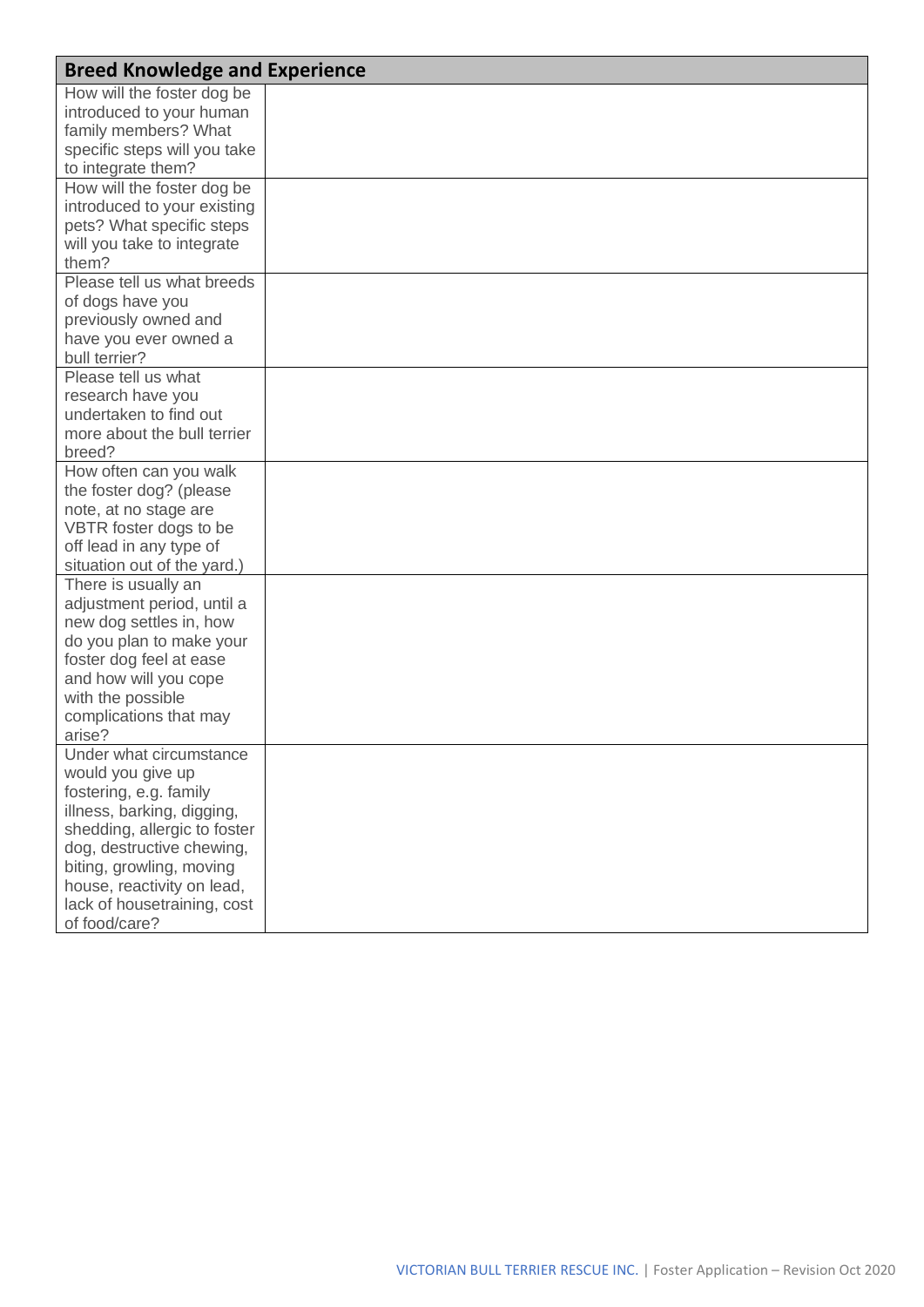## **Victorian Bull Terrier Rescue Inc. Foster Terms & Conditions**

- I agree that the named bull terrier is being fostered by myself and will not be sold, adopted, or given to another party under any circumstances.
- I agree that the foster dog will not be allowed off my premises unsupervised. When taking the dog out or travelling by car, I shall remain vigilant at all times and he/she will be secured by a harness and/or collar, and will wear an ID tag. The foster dog will not be allowed off leash in public areas.
- If requested to do so, I shall keep the foster dog apart from any other animals.
- I will contact Victorian Bull Terrier Rescue Inc. immediately if the foster dog is lost or stolen. I will make every reasonable effort to recover the dog.
- I agree that the foster dog will be a companion animal and will live as part of my family, he/she will not be used as a guard or hunting dog. The dog will not be kept as an outside pet.
- I agree to care for the foster dog in a humane manner. This includes providing adequate, food, water, shelter, exercise, attention and veterinary care.
- I understand that foster dogs may need extra patience and understanding and I agree to allow the foster dog a reasonable time to adjust to new surroundings.
- I agree that if I have any training issues or difficulties of any kind with the foster dog, I will contact Victorian Bull Terrier Rescue Inc. immediately.
- I will not alter the foster dog's appearance in any way, shape or form. i.e. cropping, docking, colouring, except for routine grooming.
- I will allow a Victorian Bull Terrier Rescue Inc. representative to make periodic visits to my home during the foster care period.
- I understand and agree that Victorian Bull Terrier Rescue Inc. will only cover pre-approved veterinary expenses for the dog, by a Victorian Bull Terrier Rescue Inc. authorised Veterinarian. Victorian Bull Terrier Rescue Inc. will not reimburse any unauthorized expenses.
- I understand and agree that it is a Victorian Bull Terrier Rescue Inc. requirement that the foster dog will be desexed by a Victorian Bull Terrier Rescue Inc. authorised veterinarian when the dog is well enough to do so.
- I agree to keep Victorian Bull Terrier Rescue Inc. updated with my current contact details and will notify them of any plans to move or travel, with or without the foster dog.
- I agree to notify Victorian Bull Terrier Rescue Inc. of any change in circumstances that may prevent me from providing foster care at any time during the agreed foster period.

I agree that all property belonging to Victorian Bull Terrier Rescue Inc. will be returned to the organisation following the event that the dog is moved on or a breach of contract occurs.

• I agree to return the foster dog to Victorian Bull Terrier Rescue Inc. in good condition, if at any point or for any reason Victorian Bull Terrier Rescue Inc. requests that I should surrender the dog, without requesting a fee.

If the foster carer would like to adopt the dog, discussions are made with VBTR inc. and the terms and conditions outlined in the adoption application stand until adoption contract is signed. Payment plans may be made in special circumstances.

- I will immediately notify Victorian Bull Terrier Rescue Inc. in the event of the dog's death during the foster care period.
- Should I wish to adopt the foster dog, I will notify Victorian Bull Terrier Rescue Inc., and upon approval, shall follow Victorian Bull Terrier Rescue Inc. adoption procedures. There is a trial period when adopting a Victorian Bull Terrier Rescue Inc., during this time, all Foster Terms and Conditions still apply.
- I agree to foster the named dog at my own risk and indemnify and release Victorian Bull Terrier Rescue Inc., its director and volunteers, of any and all liability arising from damages to person(s) or property caused by the dog.
- I have read, understood and will abide by the Foster Guidelines provided on the Victorian Bull Terrier Rescue Inc. website.

I have read and fully understand the Terms and Conditions of this agreement (stated above) and agree that it is not arbitrary and that provisions herein, are common in pet foster care agreements. I further understand, that if I fail to comply with any of the Terms specified herein, Victorian Bull Terrier Rescue Inc. has the right to reclaim the dog and to enforce this contract in a court of law.

| <b>Full Name</b> |                                                                                                    |
|------------------|----------------------------------------------------------------------------------------------------|
| Date             |                                                                                                    |
| Signature        |                                                                                                    |
|                  | Please provide a copy of your current Driver Licence or Passport for security purposes. Thank you. |